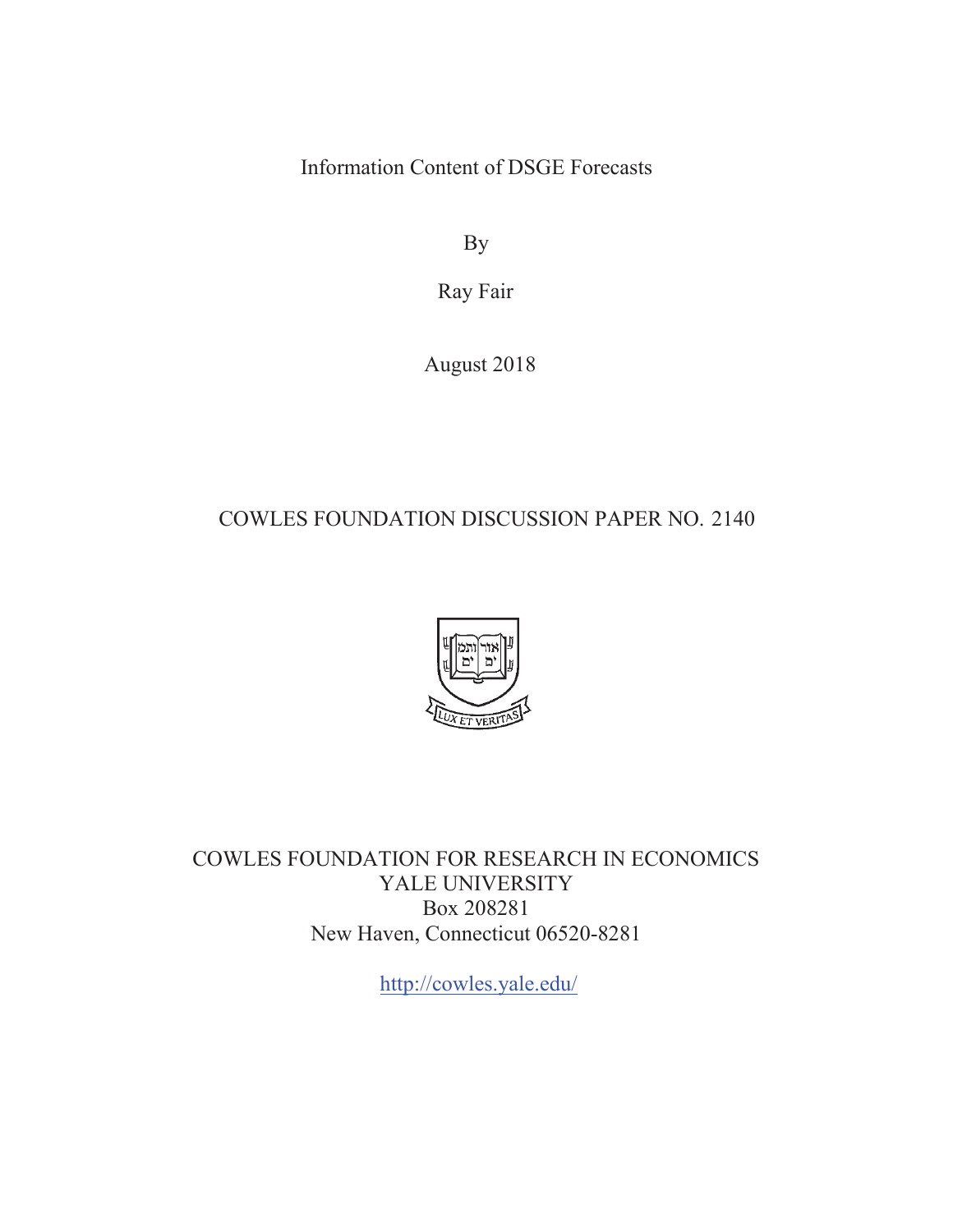# Information Content of DSGE Forecasts Ray C. Fair<sup>∗</sup> August 2018

#### Abstract

This paper examines the question whether information is contained in forecasts from DSGE models beyond that contained in lagged values, which are extensively used in the models. Four sets of forecasts are examined. The results are encouraging for DSGE forecasts of real GDP. The results suggest that there is information in the DSGE forecasts not contained in forecasts based only on lagged values and that there is no information in the laggedvalue forecasts not contained in the DSGE forecasts. The opposite is true for forecasts of the GDP deflator.

# 1 Introduction

This paper examines the question whether information is contained in forecasts from DSGE models beyond that contained in lagged values. Lagged variables enter DSGE models through assumptions like habit formation, adjustment costs, variable capacity utilization, pricing behavior, and interest rate rules. Theoretical

<sup>∗</sup>Cowles Foundation, Department of Economics, Yale University, New Haven, CT 06520- 8281. Phone: 203-980-0646; e-mail: ray.fair@yale.edu; website: *fairmodel.econ.yale.edu*. I am indebted to Rochelle Edge, Refet Gürkaynak, Marcin Kolasa, Michal Rubaszek, Pawel Skrzypczyński, Maik Wolters, Michael Cai, Marco Del Negro, Marc Giannoni, Abhi Gupta, Pearl Li, and Erica Moszkowski for supplying me with their forecast data. I am also indebted to David Childers for helpful comments.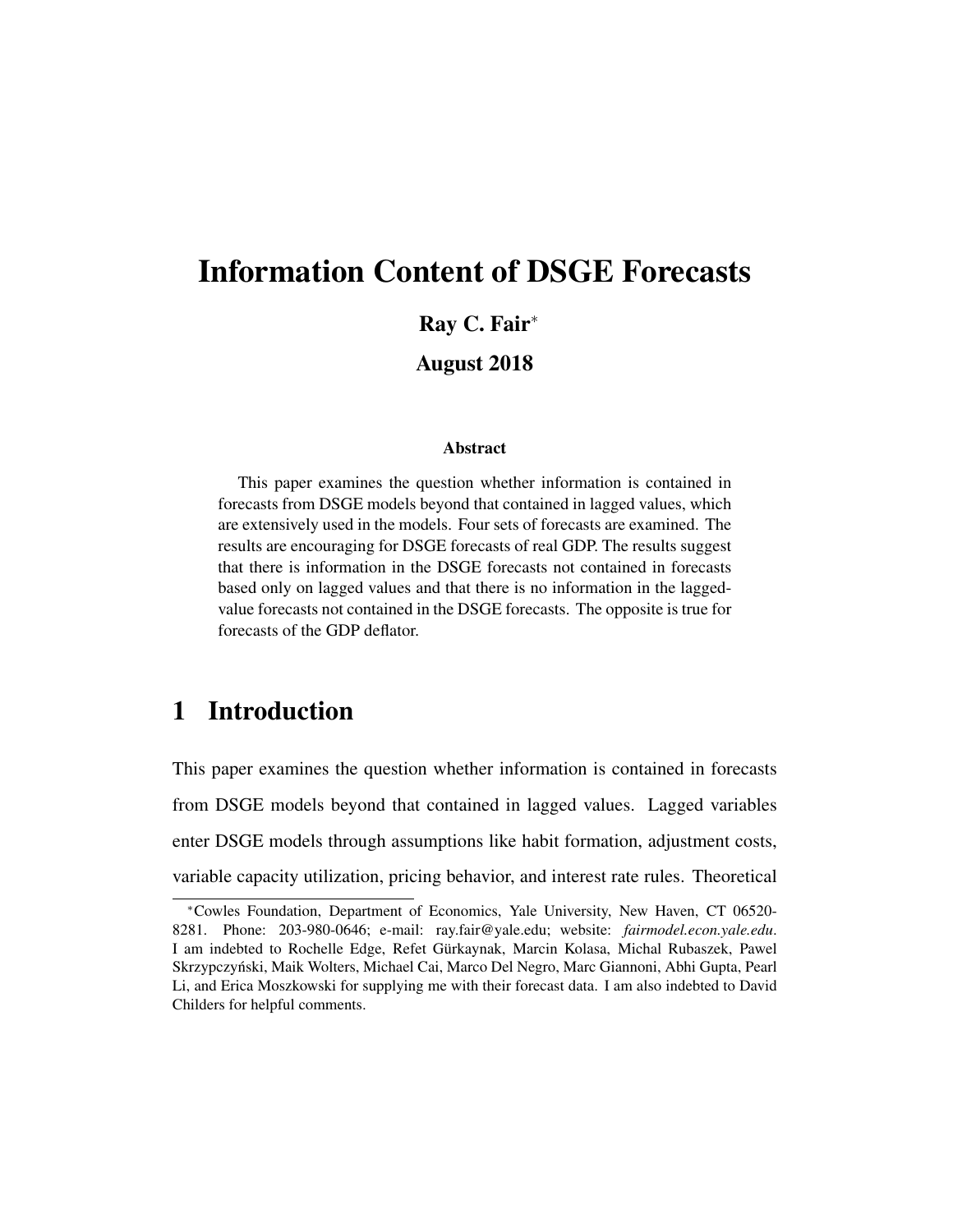restrictions are imposed on these variables, and the question is whether predictive information is added by the restrictions?

Consider an s-period-ahead forecast of real GDP. Let  $Y_t^a$  denote the s-period ahead forecast of log GDP for period t from model a, and let  $Y_t^b$  denote the same from model b. The forecasts are assumed to be made at the end of period  $t - s$ . The comparison method used in this paper is discussed in Fair and Shiller (FS) (1990). For the s-period-ahead forecasts for periods 1 through  $T$ , the following regression is run:

$$
Y_t - Y_{t-s} = \alpha + \beta (Y_t^a - Y_{t-s}) + \gamma (Y_t^b - Y_{t-s}) + u_t, \quad t = 1, ..., T.
$$
 (1)

If neither model contains information useful for  $s$ -period-ahead forecasting of  $Y_t$ , then the estimates of  $\beta$  and  $\gamma$  should both be zero. In this case the estimate of the constant term  $\alpha$  would be the average s-period-change in Y. If both models contain independent information for s-period-ahead forecasting, then  $\beta$  and  $\gamma$  should both be nonzero. If both models contain information, but the information in, say, model b is completely contained in model  $\alpha$  and model  $\alpha$  contains further relevant information as well, then  $\beta$  but not  $\alpha$  should be nonzero. (If both models contain the same information, then the forecasts are perfectly correlated, and  $\beta$  and  $\alpha$  are not separately identified.) It may be that both coefficient estimates are significant, but one is negative. This means that the information contained in the forecast of the model with the negative coefficient estimate contributes negatively to the overall forecast conditional on the information in the other model's forecast.

One model's forecasts may have a higher root mean squared error (RMSE) than another's, but still contain useful independent information. Estimating equation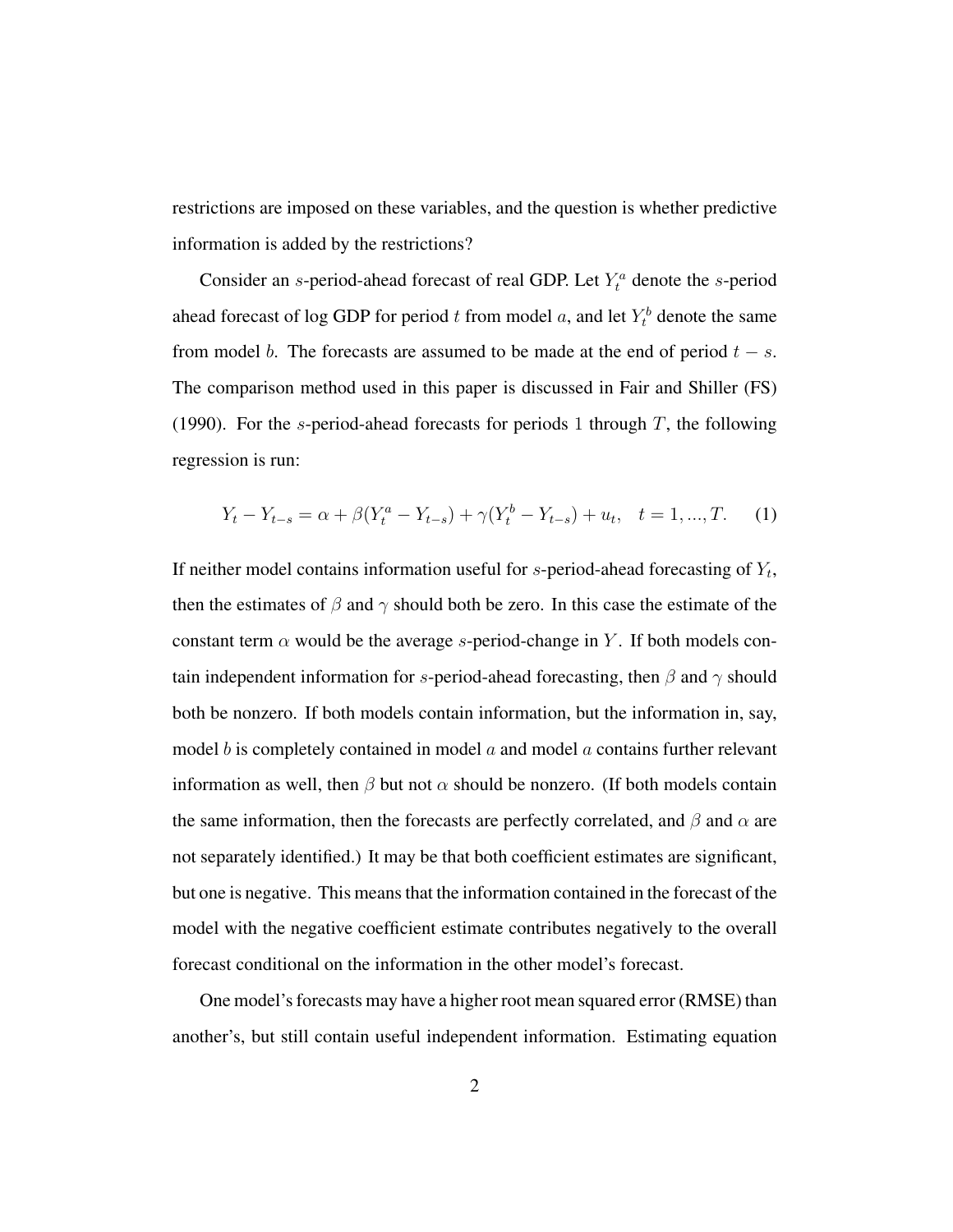(1) allows one to test for this, which the simple comparison of RMSEs cannot.

Further discussion of this method is in Fair and Shiller (1990). The error term  $u_t$  is likely to be heteroskedastic and be a  $s-1$  moving average process. This can be corrected for when estimating the standard errors of the coefficient estimates. The procedure discussed in Hansen (1982), Cumby, and Obstfeld (1983), and White and Domowitz (1984) can be used to estimate the asymptotic covariance matrix of the coefficient estimates. When  $s$  equals 1 the covariance matrix is simply White's (1980) correction for heteroskedasticity.

In the next section a set of comparison rules is suggested. The forecasts are discussed in Section 3, and comparison results are presented in Section 4.

### 2 Suggested Comparison Rules

- 1. Use a common forecast period. Some periods are obviously more difficult to forecast than others, and so a common period is essential.
- 2. With the exception discussed in point 3, no future information should be used in making the forecasts. Rolling estimation can be used up to the first period forecast, so no future information is in the coefficient estimates. If there are exogenous variables, no future information should be used to forecast these variables. Possibilities are mechanical rules or autoregressive equations. In principle future information should not be used in calibrating parameters, although this may be hard to do. Future information may also have been used in the specification the model, since the latest specification is likely to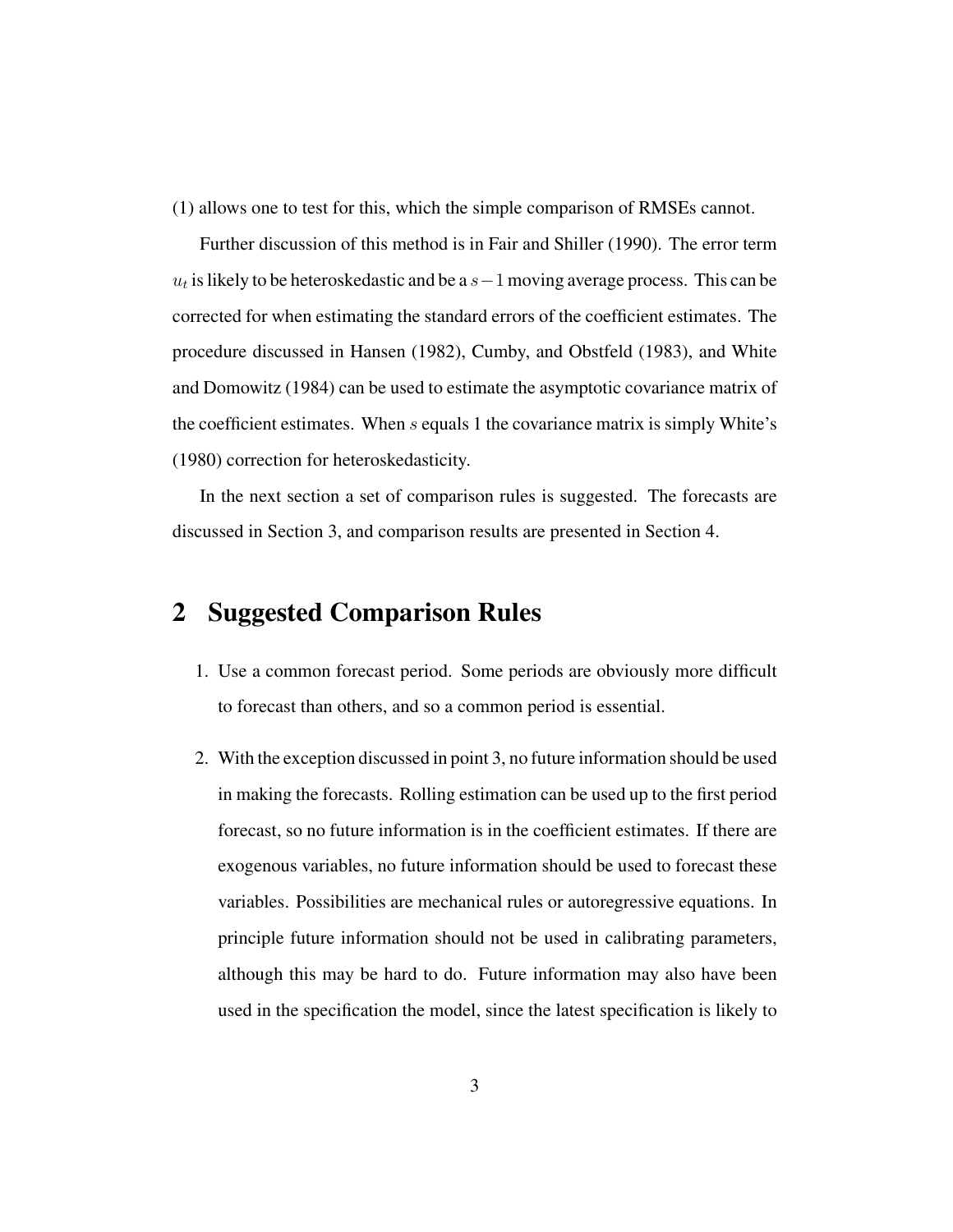be used. This then means that the forecasts are not true ex ante forecasts. The comparison exercise is conditional on the theoretical specification of the model and possibly on some calibrated parameters.

- 3. Use the latest revised data for the comparisons. The latest revised data may also be used for the estimation, which is where future information comes in. The latest revised data are the best estimates of the economy, which argues for their use. Also, even if real time data are used in the estimation, it is not clear what data should be used for the future comparisons. Using, say, the first or second estimate of the future data seems worse than using the latest data, since one is after the best estimate of the economy. Fortunately, as discussed below, using real time versus latest revised data generally makes only a small difference in the results.
- 4. The forecasts should be made by the proprietors of the models. Models are complicated, and proprietors know them best. Allowing an outsider to generate the forecasts increases the chances of errors and of misrepresenting the model. One, of course, has to trust that the proprietors are not cheating, but programs can be made available to others to duplicate the results.

# 3 The Forecasts

#### DSGE Forecasts

Four sets of forecasts from DSGE models were used: Wolters (2013), Kolasa, Rubaszek, and Skrzypczyński (KRS) (2012), Edge and Gürkaynak (EG) (2010),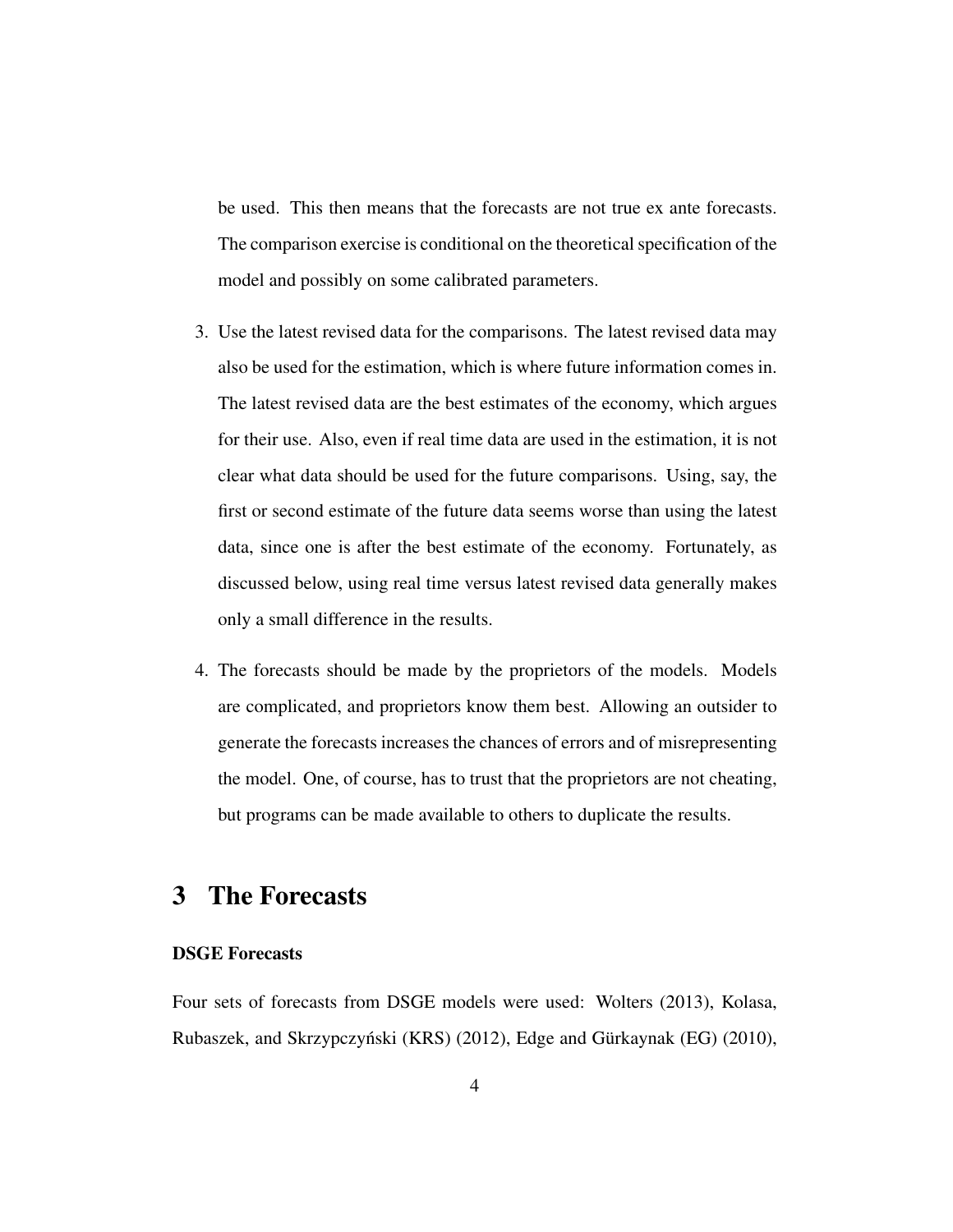and Cai, Del Negro, Giannoni, Abhi, Li, and Moszkowski (NYFRB) (2018). The forecast periods differ, but the forecasts have all been generated using no future information except for the specification of the model, possibly some calibrated parameters, and possibly the use of revised data. Also, for the NYFRB forecasts the Blue Chip expectations of the future federal funds rate and the ten-year inflation rate are taken as "data" during the zero lower bound period.

Forecasts of real GDP and the GDP deflator have been used from the four studies. In addition forecasts of consumption and investment have been used for NYFRB. The earliest forecast period isWolters, 1984:1–2002:4. Wolters compares four models, and I have taken the Smet-Wouters model for the present analysis. Wolters uses both real-time data and revised data for the estimation, and in the spirit of the suggested rules in Section 2, I have taken the version using revised data. Wolters reports (p. 87) that the relative performance of the models is not sensitive to which data are used. I have also used the forecasts with jump off date  $-1$ . There are 5 missing forecasts in the data set, so the total number of observations is 63. This forecast period does not include the housing boom of the early 2000's nor the recession that followed. Forecasts are available for up to 9 quarters ahead.

For KRS the forecast period is 1994:1–2008:4. This includes the housing boom period, but only the first few quarters of the recession. There are 56 observations. Forecasts are available for up to 5 quarters ahead. KRS use real-time data for the estimation of the model, but revised data for the forecast evaluations—the last vintage data in their sample. They report (p. 1313) that results using other "actuals" are broadly the same. The model is essentially the Smets-Wouters model.

For EG the forecast period is 1992:1–2010:1, so it does include the recession.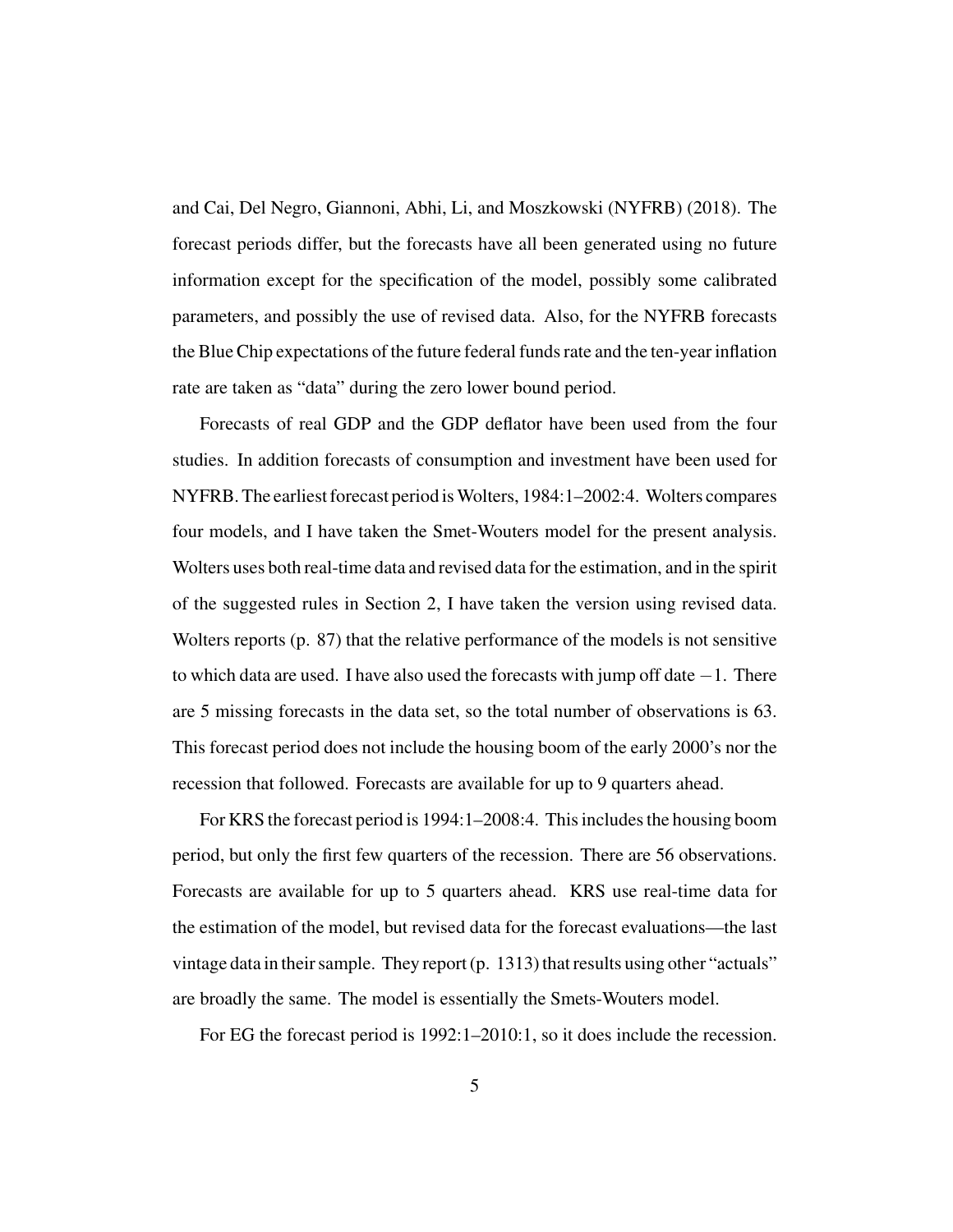EG analyze two forecast periods, and this is the longer of the two. They use realtime data for the estimation. For the longer period used here the vintage dates are Blue Chip dates. Forecasts up to 8 quarters ahead are available, but the data are such that there is one fewer observation per quarter ahead. There are 73 observations for the 1-quarter-ahead forecast, 72 for the 2-quarter-ahead, through 66 for the 8-quarter-ahead.

For NYFRB there are 97 16-quarter-ahead forecasts, with start dates 1992:1 through 2006:1. Real-time data are used for the estimation, and the model is reestimated once a year. The forecasts are from model SWFF, which is the Smets and Wouters (2007) model augmented with financial frictions.

The data I have used for the comparisons are revised data as of January 26, 2018, which have observations through 2017:4. This means for the NYFRB forecasts that errors are available for all 97 8-quarter-ahead forecasts and earler. For the 9-quarter-ahead forecasts 96 errors are available, and so on through the 16-quarterahead forecasts, where 89 errors are available. . The forecasts are available from the model builders as quarterly percentage changes. I have converted these forecasts to level forecasts using for each variable the actual value (from the revised data) on the level of the variable for the quarter before the first quarter forecast. Computing level forecasts allows one to compare s-period-ahead forecasts for s greater than one.

So to summarize, I have taken the exact percentage change forecasts from the model builders—one set based on estimates using revised data (Wolters) and the other three on real-time data—converted these to levels using the latest revised data for initial starting points, and used the latest revised data for the forecast-period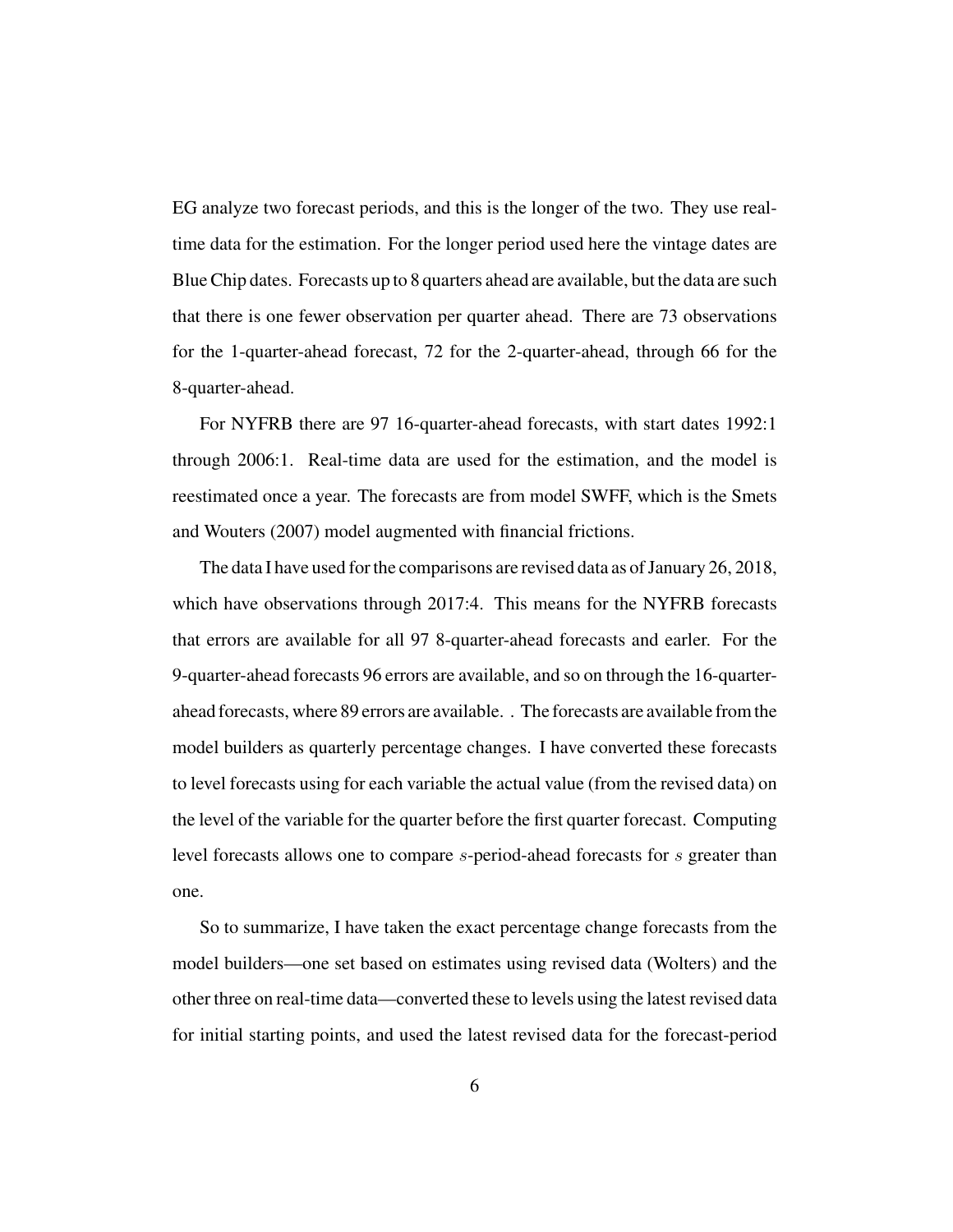comparisons.

#### Forecasts using only Lagged Variables

The model used to generate the forecasts of the GDP deflator will be denoted PAR4. This model is a single linear equation, where the left hand side variable is the log of the GDP deflator and the right hand side variables are the constant term and the first four lagged values of the log of the GDP deflator—a fourth-order autoregressive equation. 172 sets of forecasts were generated. The beginning quarter for all the estimations was 1954:1. The data ended in 2017:4. For the first set the end estimation quarter was 1974:4, and the forecast period was 1975:1 through 1978:4. For the second set the respective quarters were 1975:1 and 1975:2 through 1979:1, and so on. This gave 172 1-quarter-ahead forecasts through 157 16-quarter-ahead forecasts. These sets were matched to the relevant DSGE sets for the comparisons; not all sets were used.

The model for real GDP uses lagged values of the components of real GDP and the GDP identity. It will be denoted YSAR4. Ten components of real GDP were chosen, where real GDP is the sum of the ten. An AR4 equation is specified for each component, where the log of a component is taken to be a linear function of the constant term and the first four lagged values of the log of the component.<sup>1</sup> YSAR4 thus consists of 11 equations, the 10 component equations and the GDP identity.

<sup>&</sup>lt;sup>1</sup>The ten components are (all using real NIPA data) consumption of services, consumption of nondurables, consumption of durables, residential investment, fixed nonresidential investment, inventory investment, exports, imports (with a minus sign), government spending (sum of federal and state and local), and a statistical discrepancy term due to the use of chain-linked data. For inventory investment and the statistical discrepancy, logs were not taken for the component's AR4 equation.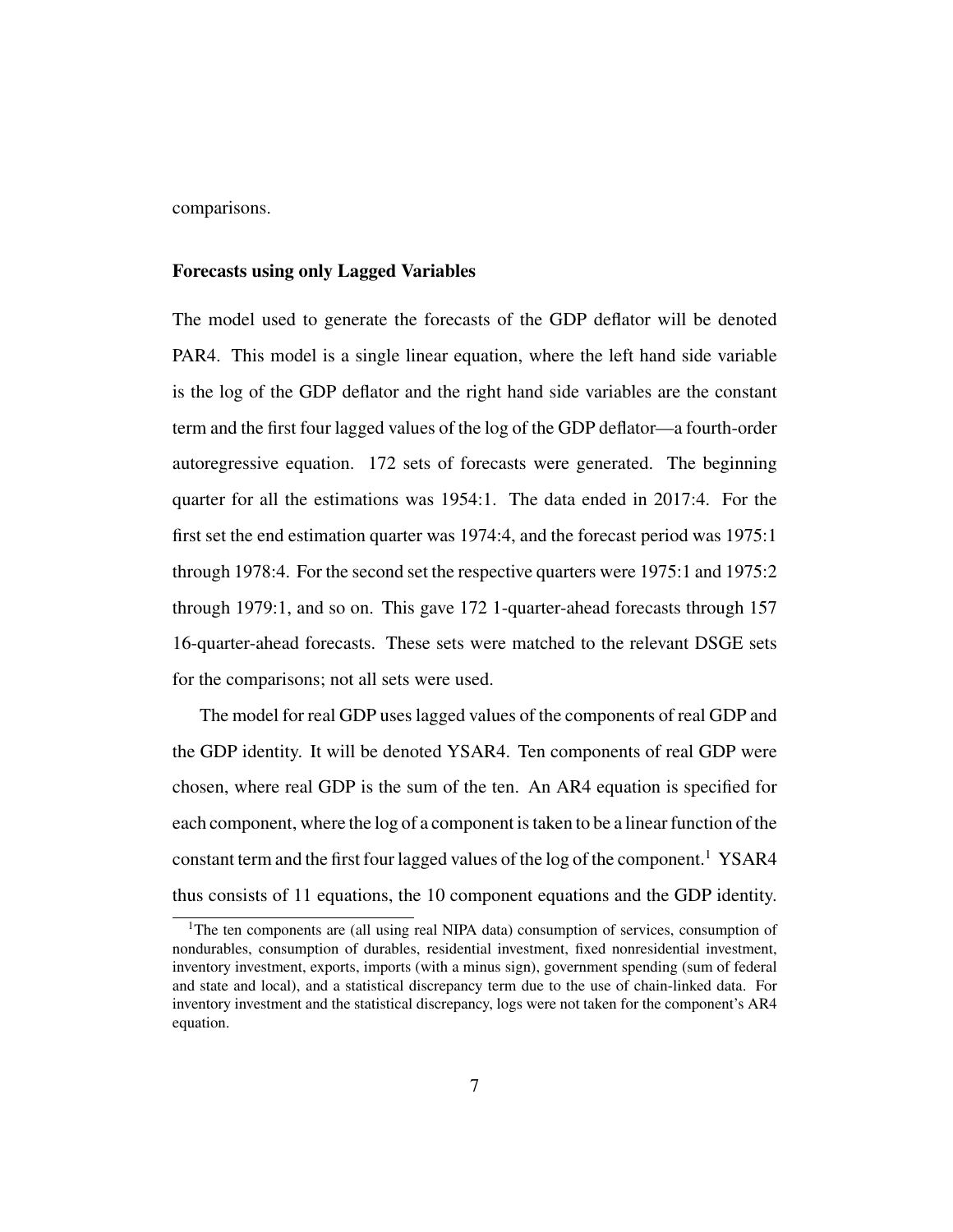The same estimation procedure was followed for YSAR4 as that for PAR4. There are no exogenous variables in the model, and so no future information is used for the forecasts except for the use of the latest revised data.

As noted in Section 1, for the NYFRB forecasts comparisons are also made for consumption and investment. This requires a little more explanation. There are three consumption components in YSAR4: service, nondurable, and durable. Total real consumption is the sum of these three. The model for consumption, denoted CSAR4, is taken to be the three AR4 equations for the components plus the equation summing the three. The total consumption forecasts are then compared to the NYFRB consumption forecasts described above. Remember that the NYFRB level consumption forecasts are generated using the actual value of total real consumption in the quarter before the forecast begins plus the real consumption growth rates from the DSGE model. In most DSGE models, including NYFRB, real consumption is mismeasured. It is taken to be nominal consumption divided by the GDP deflator. The growth rates are thus growth rates of a mismeasured variable, whereas the actual initial value of the level of real consumption that is used to generate the level forecasts is the correct value. Also, the DSGE level forecasts that are generated are compared to the correct actual values of the levels (not the mismeasured levels). In other words, the assumption here is that the NYFRB growth rates of real total consumption are the growth rates of the correct value even though they are of the mismeasured value.

Regarding investment, there are two fixed investment components in YSAR4: nonresidential and residential. Total real fixed investment is the sum of the two. The model for consumption, denoted ISAR4, is taken to be the two AR4 equations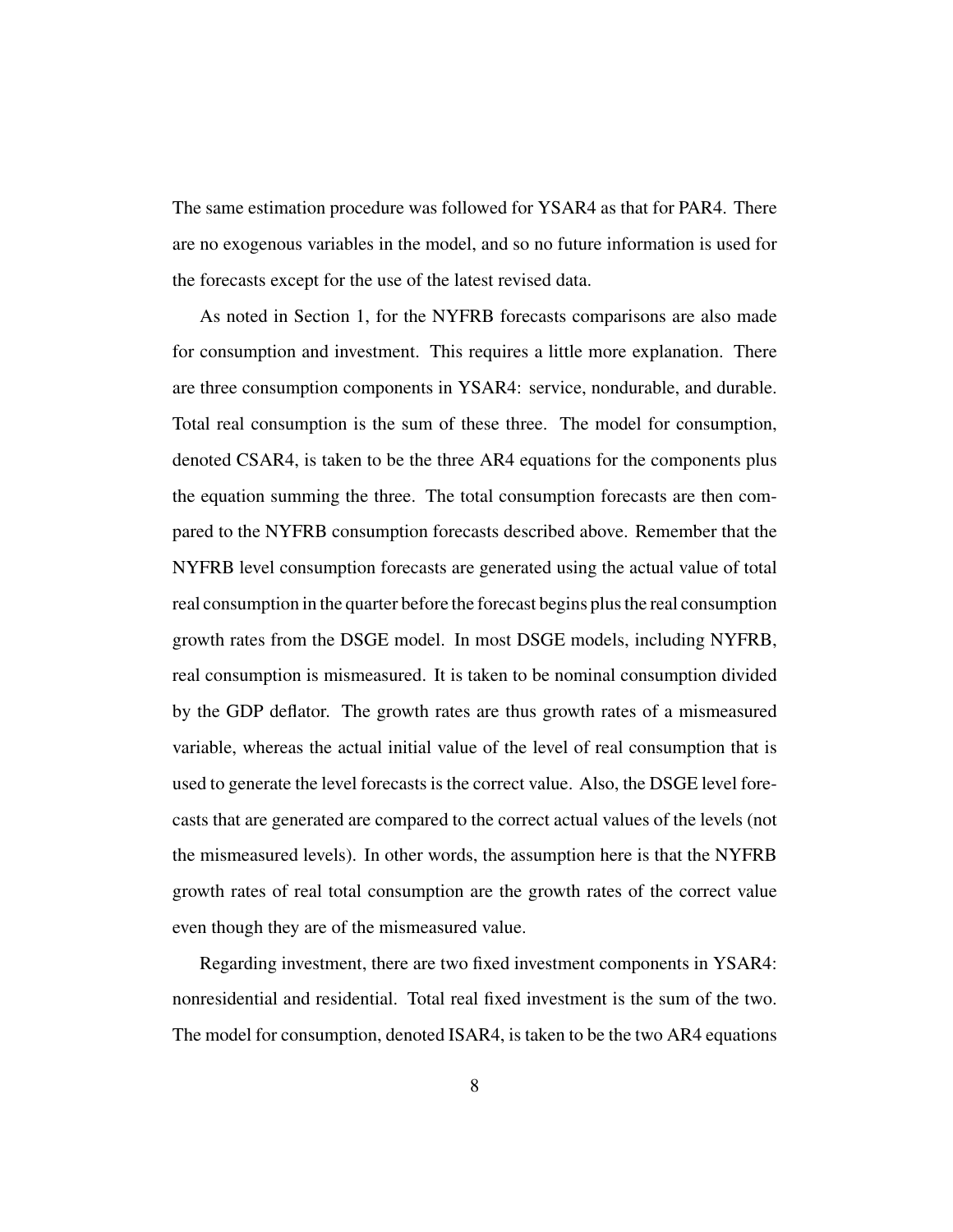for the components plus the equation summing the two. The total fixed investment forecasts are then compared to the NYFRB investment forecasts descrbed above. Similar issues pertain to investment as pertained to consumption above. For NYFRB investment is mismeasured as nominal investment divided by the GDP deflator, but this is essentially ignored here.

Finally, for NYFRB one can examine the difference between GDP and consumption plus investment. This difference is inventory investment plus exports minus imports plus government spending plus the statistical discrepancy term. Results are also presented for this difference, denoted OTHER, below. A forecast of OTHER is simply the forecast of real GDP minus the forecasts of consumption and investment.

In the estimation of equation (1) in the next section, the procedure discussed in Section 1 was use for the estimation of the standard errors of the coefficient estimates except for Wolters. For Wolters there are 5 missing observations, and no adjustments were made to the OLS estimates of the standard errors.

# 4 The Results

Estimates of equation (1) for the four sets of forecasts are presented in Table 1 for real GDP. The quarters ahead analyzed are 2, 4, and 9 for Wolters, 2 and 5 for KRS, 2, 4 and 8 for EG, and 2, 4, 8, and 12 for NYFRB.

The results in Table 1 are clear: the DSGE forecasts dominate the YSAR4 forecasts. The estimates of  $\beta$  are always significant, and only two of the estimates of  $\gamma$  are. The results thus say that the DSGE forecasts of real GDP contain independent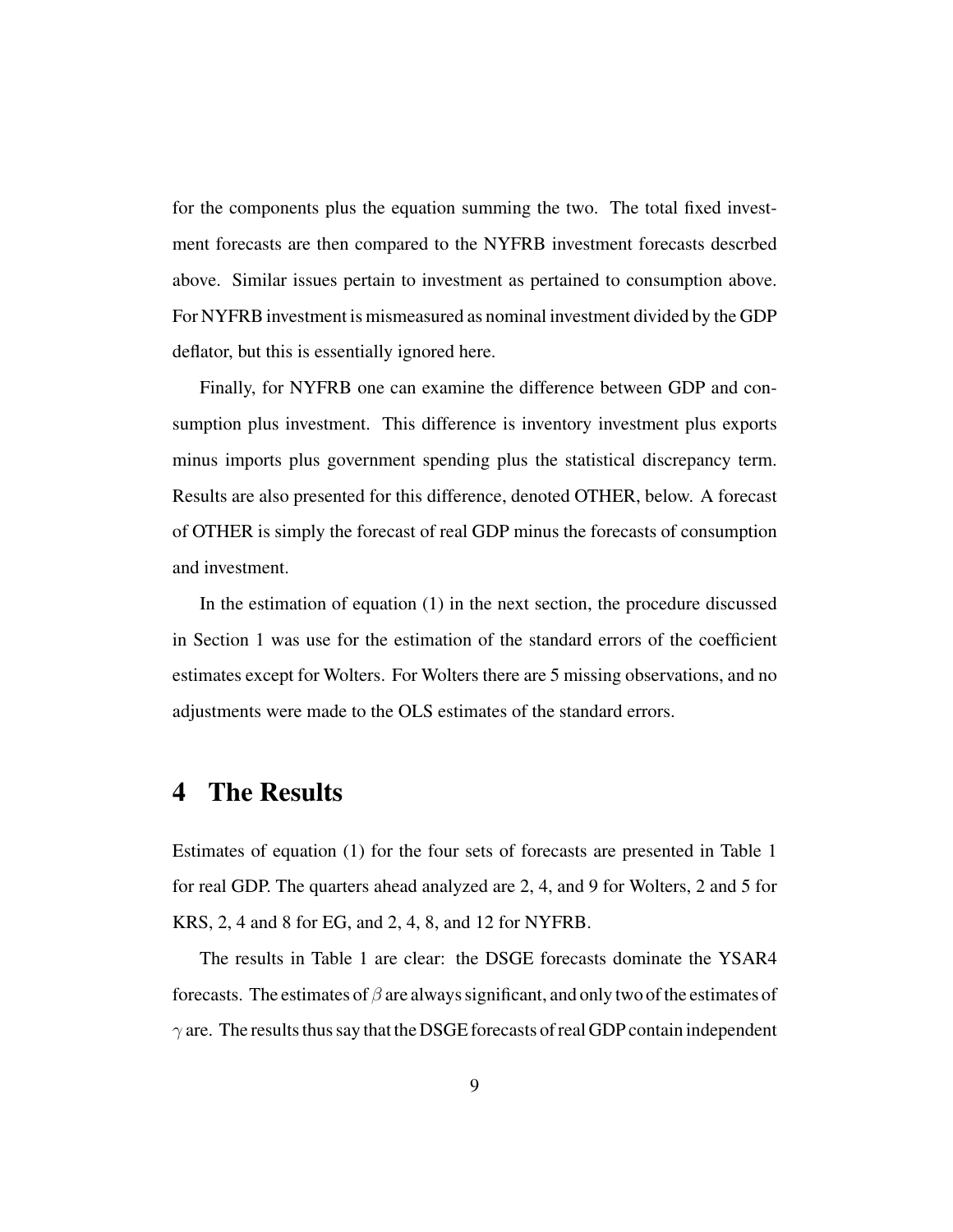| 2000 117 101 1100 111<br>$Y_t - Y_{t-s}$ is the left-hand-side variable. |                |               |                      |           |                |        |  |
|--------------------------------------------------------------------------|----------------|---------------|----------------------|-----------|----------------|--------|--|
|                                                                          | cnst           | <b>DSGE</b>   | YSAR4                |           |                |        |  |
| $\boldsymbol{S}$                                                         | $\hat{\alpha}$ | $\hat{\beta}$ | $\hat{\gamma}$       | <b>SE</b> | $\mathbb{R}^2$ | # obs. |  |
| Wolters: 1984:1-2002.4                                                   |                |               |                      |           |                |        |  |
| $\overline{2}$                                                           | 0.009          | 0.332         | 0.338                | 0.0079    | 0.127          | 63     |  |
|                                                                          | (2.10)         | (2.34)        | (0.90)               |           |                |        |  |
| $\overline{4}$                                                           | 0.037          | 0.328         | $-0.484$             | 0.0134    | 0.083          | 63     |  |
|                                                                          | (3.82)         |               | $(2.21)$ $(-1.17)$   |           |                |        |  |
| 9                                                                        | 0.144          | 0.293         | $-1.605$             | 0.0213    | 0.212          | 63     |  |
|                                                                          | (6.03)         | (2.02)        | $(-3.64)$            |           |                |        |  |
|                                                                          |                |               | KRS: 1994:1-2008:4   |           |                |        |  |
| $\overline{2}$                                                           | $-0.001$       | 0.657         | 0.522                | 0.0066    | 0.307          | 56     |  |
|                                                                          | $(-0.36)$      | (2.97)        | (1.37)               |           |                |        |  |
| 5                                                                        | 0.004          | 1.010         | $-0.213$             | 0.0137    | 0.414          | 56     |  |
|                                                                          | (0.29)         | (3.31)        | $(-0.40)$            |           |                |        |  |
|                                                                          |                |               | EG: 1992:1-2010:1    |           |                |        |  |
| $\overline{2}$                                                           | 0.709          | 0.518         | 1.102                | 0.0097    | 0.308          | 71     |  |
|                                                                          | (2.97)         | (3.01)        | (2.01)               |           |                |        |  |
| $\overline{4}$                                                           | 1.262          | 0.922         | 0.226                | 0.0172    | 0.275          | 70     |  |
|                                                                          | (3.63)         | (3.57)        | (0.53)               |           |                |        |  |
| 8                                                                        | 2.035          | 1.502         | $-0.436$             | 0.0231    | 0.500          | 66     |  |
|                                                                          | (3.51)         | (3.36)        | $(-0.68)$            |           |                |        |  |
|                                                                          |                |               | NYFRB: 1992:1-2016:1 |           |                |        |  |
| $\overline{2}$                                                           | 1.552          | 1.122         | 0.379                | 0.0066    | 0.590          | 97     |  |
|                                                                          | (6.76)         | (6.75)        | (1.47)               |           |                |        |  |
| $\overline{4}$                                                           | 1.504          | 1.082         | $-0.038$             | 0.0134    | 0.426          | 97     |  |
|                                                                          | (4.52)         | (4.52)        | (0.08)               |           |                |        |  |
| 8                                                                        | 1.280          | 0.904         | $-0.298$             | 0.0252    | 0.250          | 97     |  |
|                                                                          | (3.02)         | (2.95)        | $(-0.53)$            |           |                |        |  |
| 12                                                                       | 1.313          | 0.935         | 0.026                | 0.0351    | 0.203          | 93     |  |
|                                                                          | (1.98)         | (1.93)        | (0.05)               |           |                |        |  |

| <b>Table 1</b>                                  |
|-------------------------------------------------|
| <b>Estimates of Equation (1) for Real GDP</b>   |
| $Y_t - Y_{t-s}$ is the left-hand-side variable. |

Y is the log of real GDP.

OLS estimates.

t-statistics are in parentheses.<sup>10</sup>

Estimated standard errors are corrected for heteroscedasticity and a moving average process (except for Wolters).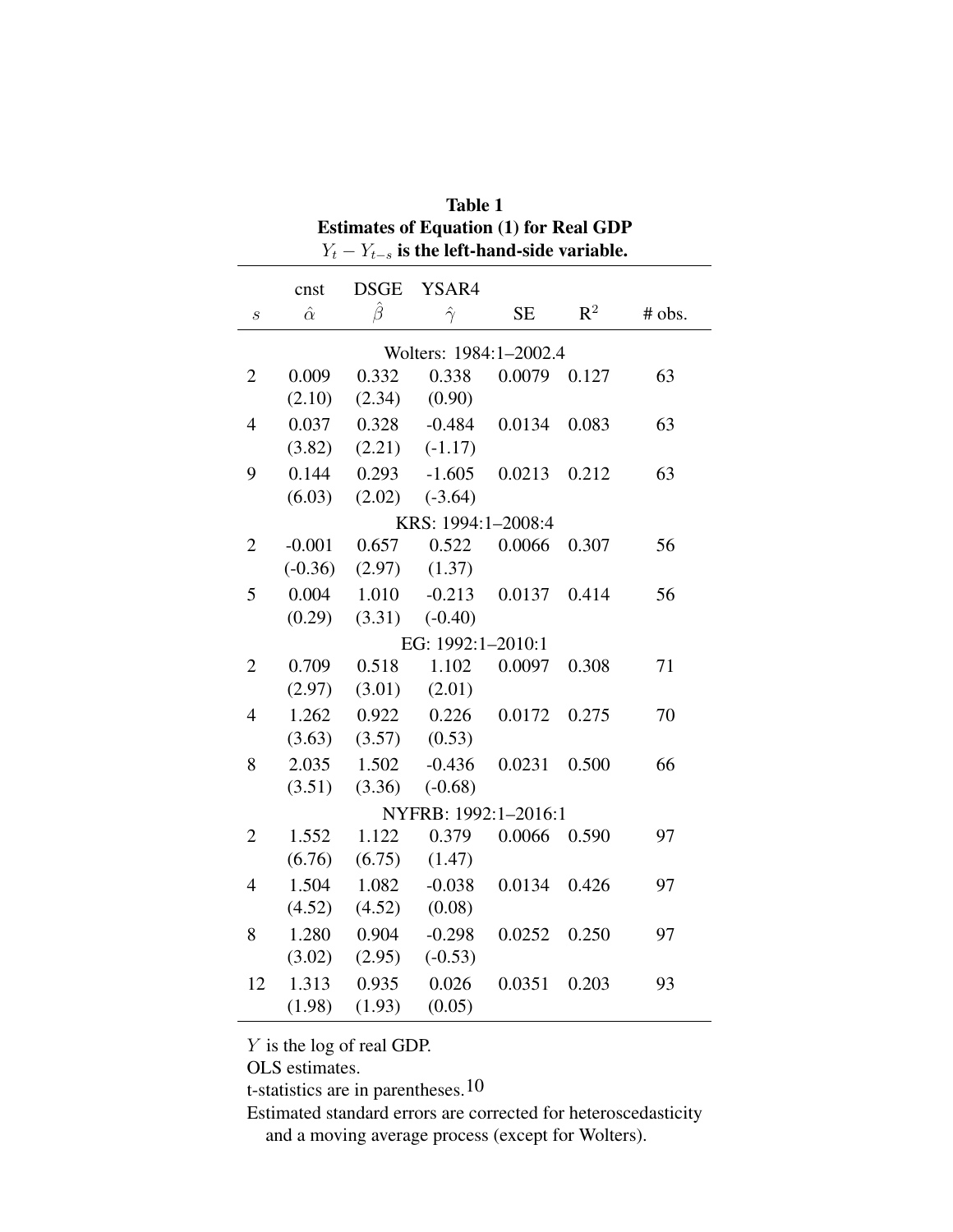information from that contained in the lagged values. Also, the YSAR4 forecasts contain no information not contained in the DSGE forecasts.

Although not reported in the table, results were obtained where the YSAR4 forecasts were replaced with forecasts from a simple fourth-order autoregressive process for real GDP. In other words, the components of real GDP were not used. In this case the results for the DSGE forecasts were even better. So the positive results for the DSGE forecasts are not due to something weird about the YSAR4 model.

The results for the price forecasts are in Table 2, which has the same format as Table 1. The alternative model is simply PAR4, a fourth order autoregressive process for the log of the GDP deflator. In this case the DSGE forecasts do not do well. For Wolters and NYFRB the PAR4 forecasts completely dominate. None of the estimates of  $\beta$  are significant, and the estimates of  $\gamma$  always are. The PAR4 forecasts contain independent information from that contained in the DSGE forecasts, and the DSGE forecasts contain no information not contained in the PAR4 forecasts.

For KRS and EG the estimates of  $\beta$  are negative and significant or close to being significant. The estimates of  $\gamma$  are significant and close to 1.0. This suggests that conditional on the PAR4 forecasts, the DSGE forecasts contain additional information, where the additional information contributes negatively to the overall forecast of the GDP deflator. In this case both the DSGE and PAR4 forecasts contain independent information.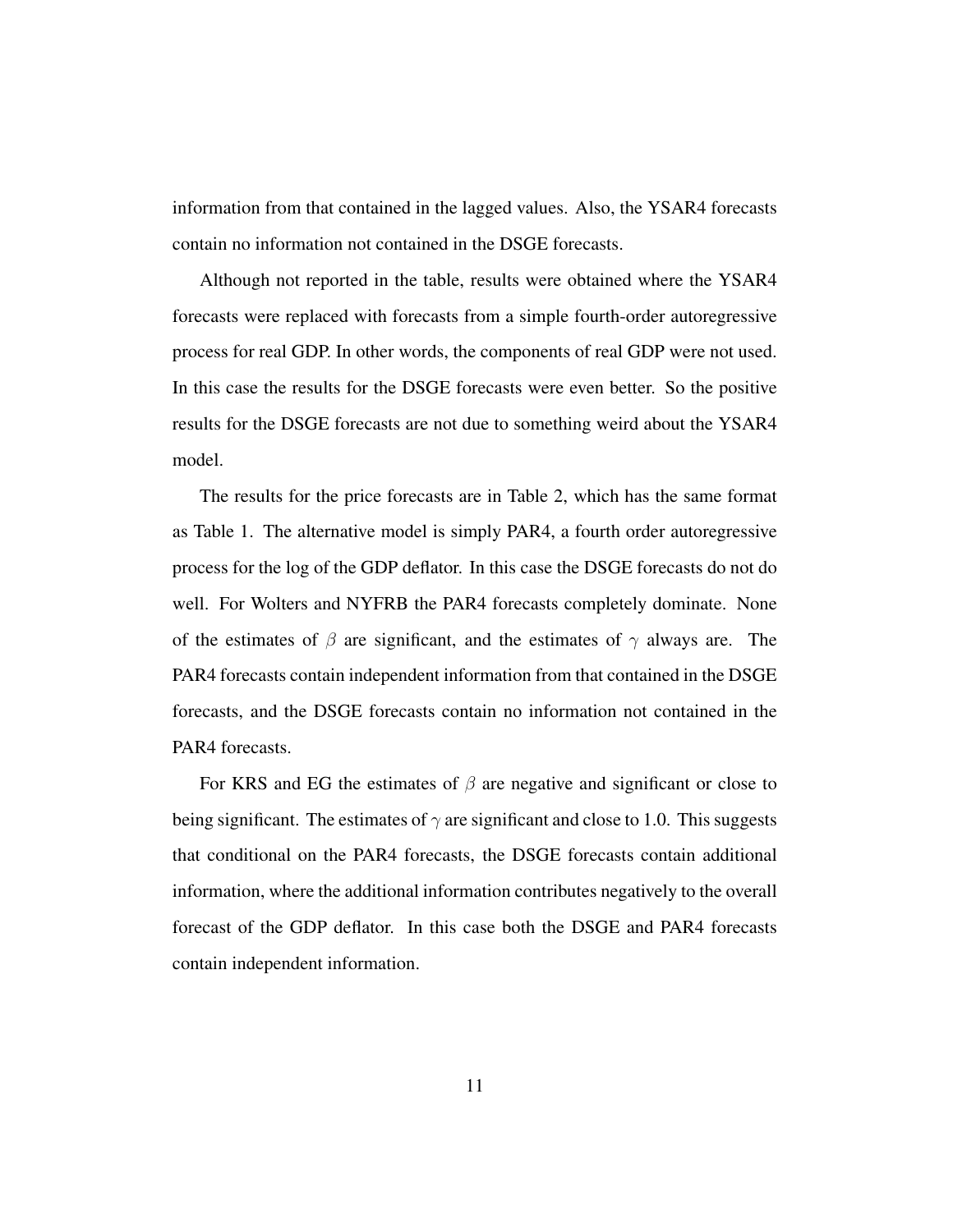| <b>Estimates of Equation (1) for the GDP Deflator</b> |                |             |                |                      |       |        |  |  |
|-------------------------------------------------------|----------------|-------------|----------------|----------------------|-------|--------|--|--|
| $P_t - P_{t-s}$ is the left-hand-side variable.       |                |             |                |                      |       |        |  |  |
|                                                       | cnst           | <b>DSGE</b> | PAR4           |                      |       |        |  |  |
| $\boldsymbol{S}$                                      | $\hat{\alpha}$ | Ĝ           | $\hat{\gamma}$ | <b>SE</b>            | $R^2$ | # obs. |  |  |
| Wolters: 1984:1-2002.4                                |                |             |                |                      |       |        |  |  |
| $\overline{2}$                                        | 0.001          | 0.094       | 0.730          | 0.0027               | 0.627 | 63     |  |  |
|                                                       | (0.94)         | (0.98)      | (9.47)         |                      |       |        |  |  |
| $\overline{4}$                                        | 0.002          | 0.207       | 0.641          | 0.0048               | 0.637 | 63     |  |  |
|                                                       | (0.52)         | (1.61)      | (9.12)         |                      |       |        |  |  |
| 9                                                     | 0.011          | 0.252       | 0.443          | 0.0121               | 0.431 | 63     |  |  |
|                                                       | (0.81)         | (0.99)      | (5.56)         |                      |       |        |  |  |
| KRS: 1994:1-2008:4                                    |                |             |                |                      |       |        |  |  |
| $\overline{2}$                                        | 0.005          | $-0.522$    | 1.063          | 0.0027               | 0.421 | 56     |  |  |
|                                                       | (2.74)         | $(-2.70)$   | (4.88)         |                      |       |        |  |  |
| 5                                                     | 0.017          | $-0.620$    | 0.972          | 0.0055               | 0.462 | 56     |  |  |
|                                                       | (5.23)         | $(-2.53)$   | (3.57)         |                      |       |        |  |  |
|                                                       |                |             |                | EG: 1992:1-2010:1    |       |        |  |  |
| $\overline{2}$                                        | 0.003          | $-0.320$    | 1.000          | 0.0030               | 0.405 | 71     |  |  |
|                                                       | (1.49)         | $(-3.67)$   | (4.85)         |                      |       |        |  |  |
| $\overline{4}$                                        | 0.008          | $-0.365$    | 0.926          | 0.0055               | 0.359 | 70     |  |  |
|                                                       | (2.11)         | $(-1.94)$   | (3.55)         |                      |       |        |  |  |
| 8                                                     | 0.032          | $-0.514$    | 0.723          | 0.0098               | 0.234 | 66     |  |  |
|                                                       | (3.56)         | $(-1.56)$   | (2.25)         |                      |       |        |  |  |
|                                                       |                |             |                | NYFRB: 1992:1-2016:1 |       |        |  |  |
| $\overline{2}$                                        | 0.004          | $-0.007$    | 0.613          | 0.0031               | 0.308 | 97     |  |  |
|                                                       | (2.81)         | $(-0.11)$   | (5.11)         |                      |       |        |  |  |
| $\overline{4}$                                        | 0.008          | 0.009       | 0.546          | 0.0053               | 0.311 | 97     |  |  |
|                                                       | (3.58)         | (0.11)      | (3.96)         |                      |       |        |  |  |
| 8                                                     | 0.024          | $-0.021$    | 0.373          | 0.0101               | 0.172 | 97     |  |  |
|                                                       | (3.76)         | $(-0.14)$   | (2.07)         |                      |       |        |  |  |
| 12                                                    | 0.047          | $-0.087$    | 0.240          | 0.0141               | 0.087 | 93     |  |  |
|                                                       | (2.98)         | $(-0.39)$   | (2.47)         |                      |       |        |  |  |

Table 2

 $\mathcal P$  is the log of the GDP deflator.

OLS estimates.

t-statistics are in parentheses.<sup>12</sup>

Estimated standard errors are corrected for heteroscedasticity and a moving average process (except for Wolters).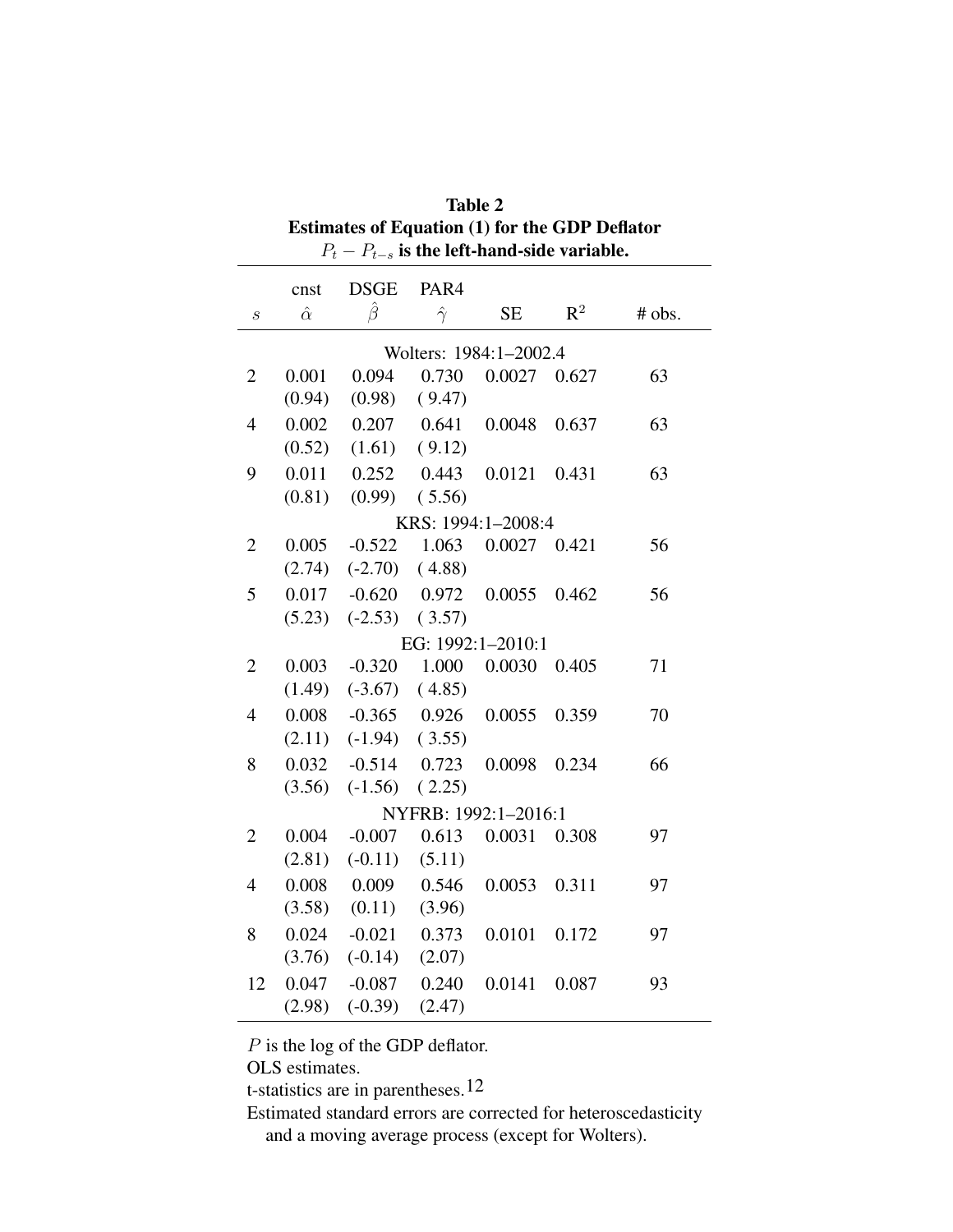The results for NYFRB for consumption, investment, and OTHER are in Table 3, which has the same format as Tables 1 and 2. The results in Table 3 are less systematic across forecast horizons than are those in Tables 1 and 2. For consumption the DSGE estimates of  $\beta$  are significant or close to being significant across the four horizons. The estimates of  $\gamma$  are significant for horizons of 2 and 4 quarters. The results thus say that both forecasts contain independent information for horizons 2 and 4 quarters, but for horizons 8 and 12 quarters the CSAR4 forecasts contain no information not in the DSGE forecasts and the DSGE forecasts contain additional information.

For horizons of 2 and 4 quarters for both investment and OTHER the estimates of  $\beta$  are not significant and the estimates of  $\gamma$  are. The DSGE forecasts thus do not contain information not in the ISAR4 and OSAR4 forecasts, and the latter contain information not in the former. For horizons of 8 and 12 quarters the R squares are quite low. The estimate of  $\beta$  is significant for investment and horizon 12 and for OTHER for horizon 8, but it is hard to know what to make of this. Very little is explained for horizons 8 and 12 by either forecast.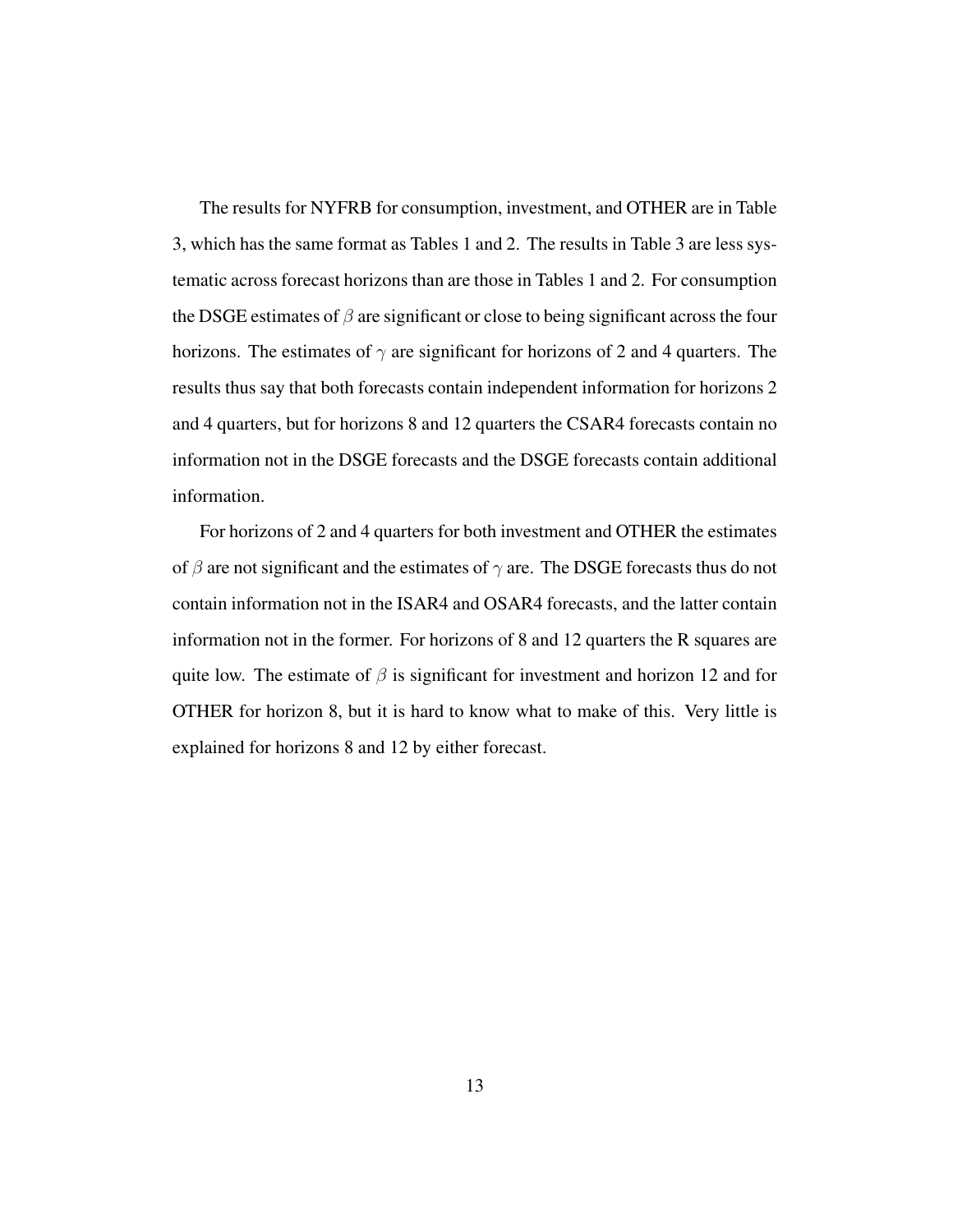| Table 3                                           |
|---------------------------------------------------|
| <b>Estimates of Equation (1) for Consumption,</b> |
| <b>Investment, and OTHER</b>                      |
| <b>Forecasts are NYFRB Forecasts</b>              |

|                      | cnst                       | <b>DSGE</b> | AR4                       |           |                |        |  |
|----------------------|----------------------------|-------------|---------------------------|-----------|----------------|--------|--|
| $\boldsymbol{S}$     | $\hat{\alpha}$             | Ĝ           | $\hat{\gamma}$            | <b>SE</b> | $\mathbb{R}^2$ | # obs. |  |
|                      | Consumption: 1992:1-2016:1 |             |                           |           |                |        |  |
| $\overline{2}$       | $-0.009$                   | 0.252       | 1.579                     | 0.0066    | 0.366          | 97     |  |
|                      | $(-1.64)$                  | (1.71)      | (4.20)                    |           |                |        |  |
| $\overline{4}$       | $-0.008$                   | 0.676       | 1.073                     | 0.0124    | 0.348          | 97     |  |
|                      | $(-0.60)$                  | (2.10)      | (2.34)                    |           |                |        |  |
| 8                    | 0.046                      | 1.481       | $-0.350$                  | 0.0202    | 0.444          | 97     |  |
|                      | (1.47)                     | (2.72)      | $(-0.52)$                 |           |                |        |  |
| 12                   | 0.088                      | 2.115       | $-0.889$                  | 0.0279    | 0.434          | 97     |  |
|                      | (1.74)                     | (3.67)      | $(-1.13)$                 |           |                |        |  |
|                      |                            |             | Investment: 1992:1-2016:1 |           |                |        |  |
| $\overline{2}$       | 0.007                      | $-0.292$    | 1.091                     | 0.0280    | 0.394          | 97     |  |
|                      | (1.33)                     | $(-1.77)$   | (5.02)                    |           |                |        |  |
| $\overline{4}$       | 0.020                      | $-0.325$    | 0.964                     | 0.0581    | 0.207          | 97     |  |
|                      | (1.60)                     | $(-0.84)$   | (4.47)                    |           |                |        |  |
| 8                    | 0.055                      | 0.065       | 0.243                     | 0.1122    | 0.003          | 97     |  |
|                      | (1.72)                     | (0.17)      | (0.42)                    |           |                |        |  |
| 12                   | 0.084                      | 0.494       | $-0.363$                  | 0.1394    | 0.133          | 97     |  |
|                      | (1.23)                     | (4.46)      | $(-0.48)$                 |           |                |        |  |
| OTHER: 1992:1-2016:1 |                            |             |                           |           |                |        |  |
| $\overline{2}$       | 0.005                      | 0.074       | 0.951                     | 0.0230    | 0.292          | 97     |  |
|                      | (1.42)                     | (1.63)      | (5.30)                    |           |                |        |  |
| $\overline{4}$       | 0.012                      | $-0.028$    | 0.621                     | 0.0340    | 0.241          | 97     |  |
|                      | (1.51)                     | $(-0.40)$   | (2.92)                    |           |                |        |  |
| 8                    | 0.034                      | $-0.200$    | $-0.020$                  | 0.0567    | 0.086          | 97     |  |
|                      | (1.96)                     | $(-2.12)$   | $(-0.09)$                 |           |                |        |  |
| 12                   | 0.030                      | $-0.075$    | $-0.265$                  | 0.0761    | 0.030          | 93     |  |
|                      | (1.78)                     | $(-0.49)$   | $(-1.01)$                 |           |                |        |  |

Left hand side variable is  $X_t - X_{t-s}P$ , where X is the

log of consumption, investment, or OTHER.

AR4 is CSAR4, ISAR4, or  $O_{AR4}^{4}$  are text.

OLS estimates; t-statistics are in parentheses.

Estimated standard errors are corrected for heteroscedasticity and a moving average process.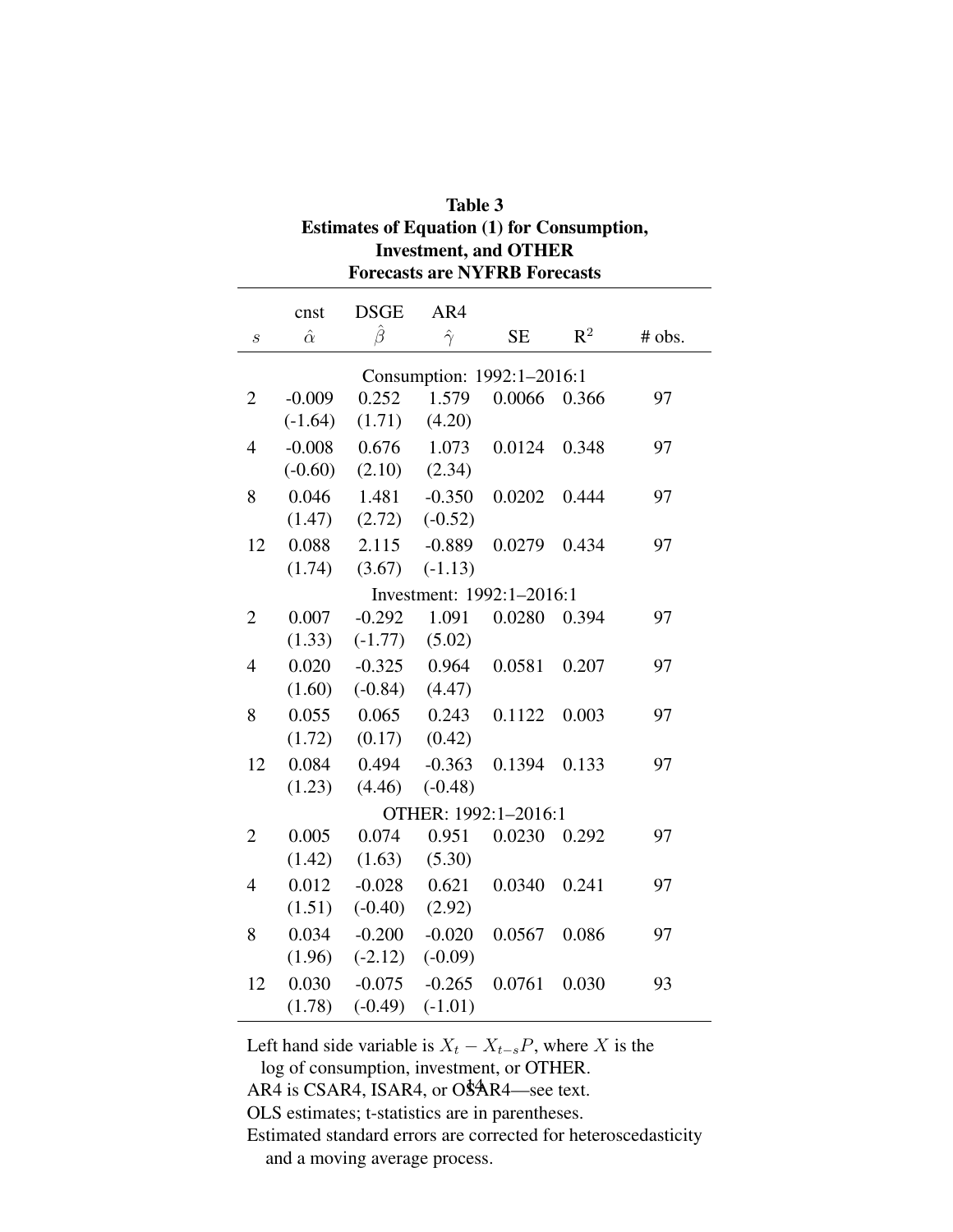# 5 Conclusion

The results in Table 1 are quite strong for the DSGE forecasts of real GDP. The forecasts seem to contain all the information in the lagged values, at least as reflected in the YSAR4 forecasts, plus more. This is also true for consumption in Table 3 for horizons 8 and 12. For horizons 2 and 4 there is information in the CSAR4 forecasts not in the DSGE forecasts. For investment and OTHER in Table 3 the results are weaker, where if one ignores horizons of 8 and 12 quarters (where very little is explained) there is no independent information in the DSGE forecasts. The DSGE results are poor for the GDP deflator in Table 2, especially for Wolters and NYFRB, where the DSGE forecasts contain no independent information.

It should be stressed that the comparisons here are only with respect to forecasts from a model with only lagged values as explanatory variables. There are clearly other forecasts that could be used. A key difficulty in this area is abiding by the rules in Section 2, in particular avoiding the use of future information in generating the forecasts. Cai et al. (2018) contains an extensive comparison of the NYFRB forecasts with those of others, although their analysis is not structured to examine the independent information question in this paper.

In previous writings I have been critical of the DSGE methodology and the use of data—see, for example, Fair (2012). From the perspective of a one who works with large scale macroeconometric models, there is a lack of care in dealing with the data. It was mentioned above that real consumption and investment are mismeasured. Also, some of the labor force and population variables have not been handled correctly. And there is too much aggregation of the data. The behavior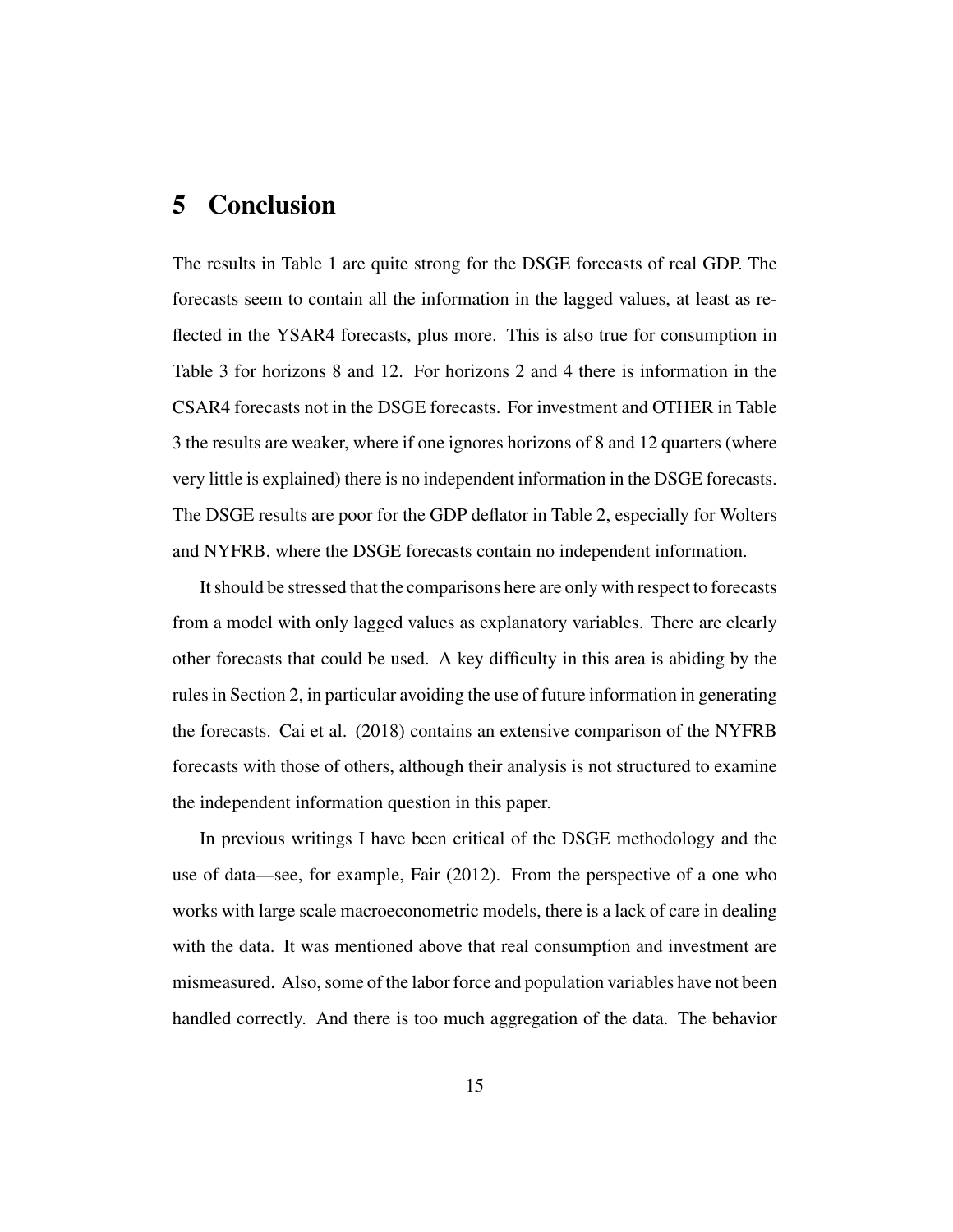of service, nondurable, and durable consumption is quite different in the macro economy, and much is likely to be lost in aggregating the three. Also, plant and equipment investment and housing investment behave much differently, and these should not be aggregated. Ignoring imports is also problematic, since the United States is far from being a closed economy and import demand is endogenous. On the theory side, the theoretical restrictions are very tight, especially the imposition of rational expectations and the tight use of the maximization framework.

For a critic of DSGE models the results in Table 1 for real GDP may thus be surprising. As noted in the Introduction, lagged values are used extensively in DSGE models (sometimes in ad hoc ways!), and one might have thought that the use of the lagged values is driving the forecast results. The results in Table 1 show that this is not the case. The use of the FS comparison method shows that there is information in the DSGE forecasts for real output not in the lagged values. The puzzle to a critic is why the tight theoretical restrictions improve the forecasts.

The main question about the present results is whether future information is being used in forecasting real GDP. For example, some of the parameters in DSGE models are calibrated and fixed for all the forecasts. Is future information used in some of the calibrations? For the NYFRB forecasts, is the use of the Blue Chip expectations in the zero lower bound period cheating in some way regarding the information in the model qua model? Finally, has information on the financial crisis led to specification changes in DSGE models that help forecast the crisis period even when the rules in Section 2 are followed?